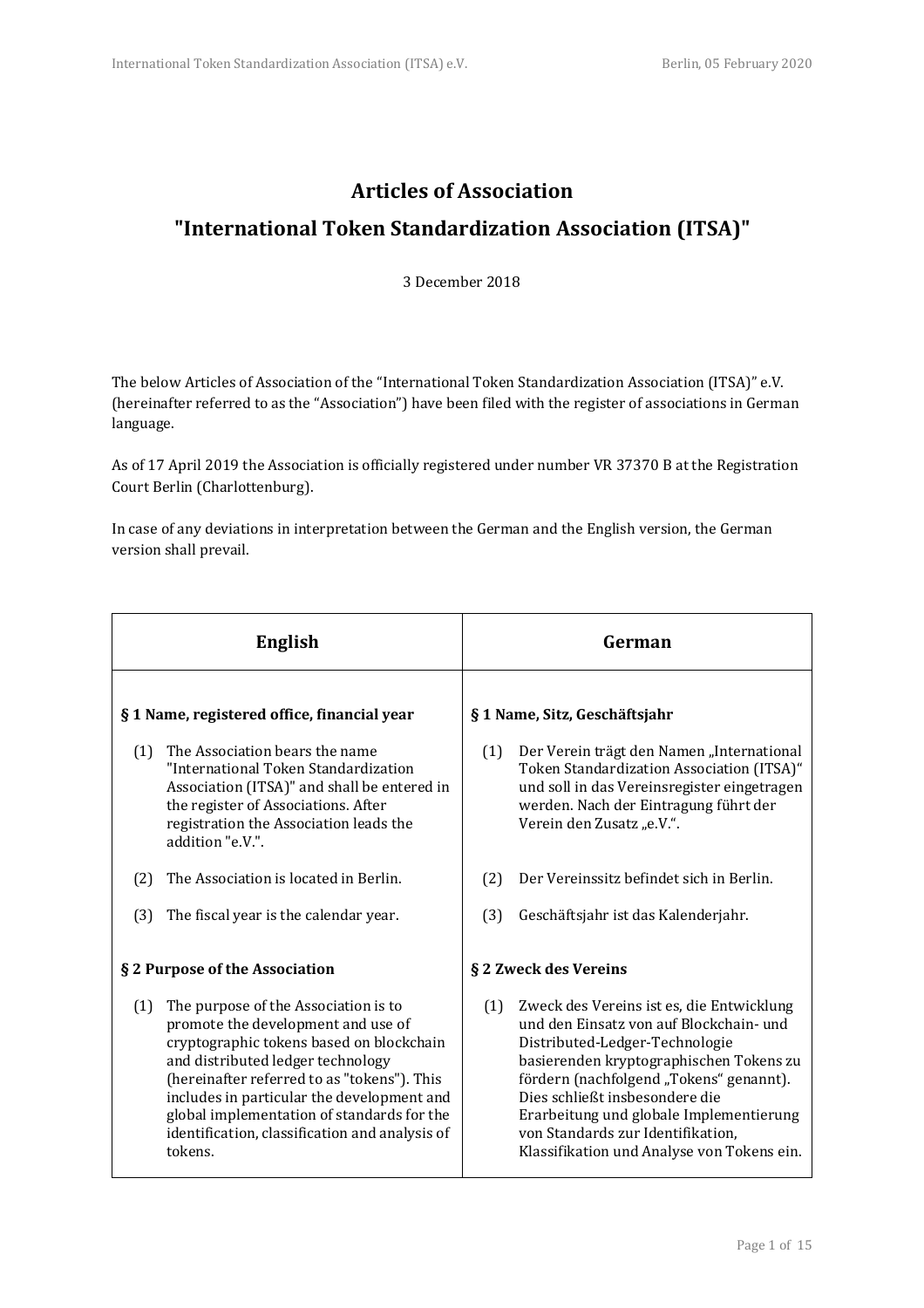- (2) The purpose of the Association is fulfilled in particular by the following measures:
	- a) Establishment and maintenance of working groups in particular for the development of standards for the identification, classification and analysis of tokens as well as related topics (e.g. regulation, taxation or security).
	- b) Development and publication of a uniform identification number for tokens.
	- c) Development and distribution of a holistic framework for the classification of tokens with regard to their properties according to different dimensions (economic, technological, legal, etc.).
	- d) Development and operation of a comprehensive digital database to provide quantitative and qualitative data for the analysis of tokens.
	- e) Promotion of scientific research on topics of identification, classification and analysis tokens.
	- f) Publication of scientific and nonscientific publications on the identification, classification and analysis of tokens.
	- g) Providing information and expertise about tokens through
		- the development and distribution of teaching content,
		- the organisation of symposia and conferences,
		- conducting seminars and training courses.
	- h) Preparation and publication of statements with the aim of informing about the necessity of the development and global implementation of holistic standards for the identification, classification and analysis of tokens and to initiate a
- (2) Der Vereinszweck wird insbesondere durch folgende Maßnahmen erfüllt:
	- a) Aufbau und Unterhalt von Arbeitsgruppen insbesondere zur Erarbeitung von Standards zur Identifikation, Klassifikation und Analyse von Tokens sowie darüber hinaus auch zu verwandten Themen (z.B. Regulierung, Besteuerung oder Sicherheit).
	- b) Entwicklung und Veröffentlichung einer einheitlichen Identifikationsnummer für Tokens.
	- c) Entwicklung und Verbreitung eines ganzheitlichen Rahmenwerks zur Klassifikation von Tokens im Hinblick auf ihre Eigenschaften gemäß unterschiedlicher Dimensionen (ökonomisch, technologisch, rechtlich, etc.).
	- d) Entwicklung und Betrieb einer umfassenden digitalen Datenbank zur Bereitstellung von quantitativen und qualitativen Daten für die Analyse von Tokens.
	- e) Förderung von wissenschaftlicher Forschung zu Themen der Identifikation, Klassifikation und Analyse Tokens.
	- f) Veröffentlichung wissenschaftlicher und nicht-wissenschaftlicher Publikationen zu Themen der Identifikation, Klassifikation und Analyse von Tokens.
	- g) Vermittlung von Informationen und Fachwissen über Tokens durch
		- Erarbeitung und Verbreitung von Lehrinhalten,
		- Veranstaltung von Fachtagungen und Konferenzen,
		- Durchführung von Seminaren und Fortbildungen.
	- h) Erarbeitung und Veröffentlichung von Stellungnahmen mit dem Ziel, über die Notwendigkeit der Entwicklung und globalen Implementierung von ganzheitlichen Standards zur Identifikation, Klassifikation und Analyse von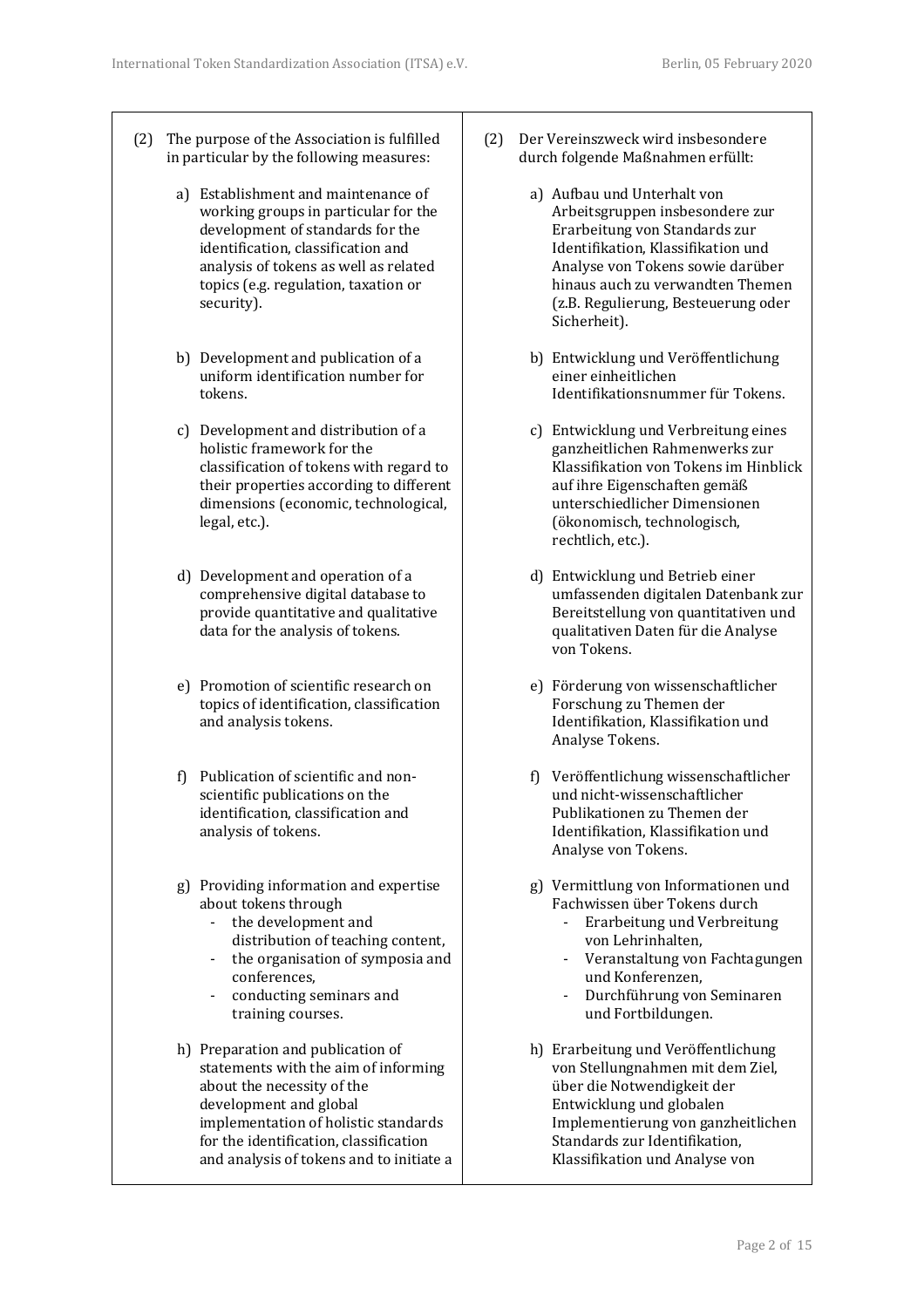#### corresponding debate among all market players involved.

- i) Preparation and publication of statements with the aim of informing about the necessity of the development and global implementation of holistic standards for the identification, classification and analysis of tokens and to initiate a corresponding debate among all market players involved.
- j) Formulation and publication of recommendations for action in connection with the development and global implementation of holistic standards for the identification, classification and analysis of tokens.
- k) Networking of the Association with the essential national and international actors and interest groups from business, politics and society with regard to the development and global implementation of holistic standards for the identification, classification and analysis of tokens.
- l) Bringing together the members of the Association to promote the exchange of ideas with regard to the development and global implementation of holistic standards for the identification, classification and analysis of tokens.
- (3) The Association pursues exclusively selfless and not primarily self-economic purposes.
- (4) The Association's funds may only be used for purposes in accordance with the Articles of Association. In their capacity as members, the members shall not receive any contributions from the funds of the Association.
- (5) The members of the board can work for the Association on the basis of an

Tokens zu informieren und bei allen beteiligten Marktakteuren eine entsprechende Debatte hierüber anzustoßen.

- i) Erarbeitung und Veröffentlichung von Stellungnahmen mit dem Ziel, über die Notwendigkeit der Entwicklung und globalen Implementierung von ganzheitlichen Standards zur Identifikation, Klassifikation und Analyse von Tokens zu informieren und bei allen beteiligten Marktakteuren eine entsprechende Debatte hierüber anzustoßen.
- j) Formulierung und Veröffentlichung von Handlungsempfehlungen im Zusammen-hang mit der Entwicklung und globalen Implementierung von ganzheitlichen Standards zur Identifikation, Klassifikation und Analyse von Tokens.
- k) Vernetzung des Vereins mit den wesentlichen nationalen und internationalen Akteuren und Interessens-gruppen aus Wirtschaft, Politik und Gesellschaft im Hinblick auf die Entwicklung und globale Implementierung von ganzheitlichen Standards zur Identifikation, Klassifikation und Analyse Tokens.
- l) Zusammenführung der Vereinsmitglieder zur Förderung des Ideenaustauschs im Hinblick auf die Entwicklung und globale Implementierung von ganzheitlichen Standards zur Identifikation, Klassifikation und Analyse von Tokens.
- (3) Der Verein verfolgt ausschließlich selbstlose und nicht in erster Linie eigenwirtschaftliche Zwecke.
- (4) Mittel des Vereins dürfen nur für die satzungsmäßigen Zwecke verwendet werden. Die Mitglieder erhalten in ihrer Eigenschaft als Mitglieder keine Zuwendungen aus den Mitteln des Vereins.
- (5) Die Mitglieder des Vorstands können auf Grundlage eines Dienstverhältnisses für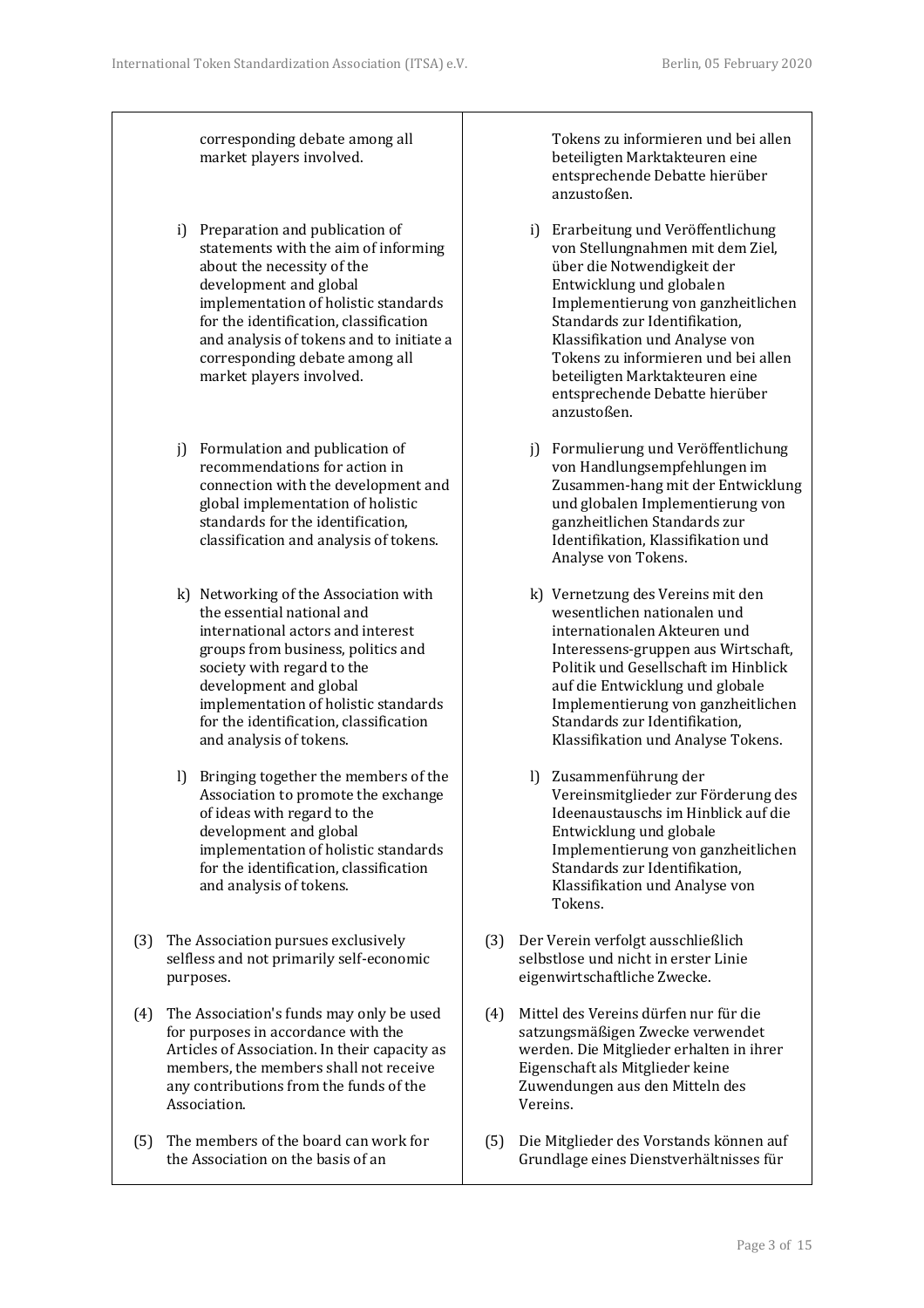employment relationship. The General Assembly is responsible for concluding, amending and terminating the contract. The General Assembly may authorise a member of the Executive Board to conclude a contract with the member of the Executive Board concerned.

(6) No person may be favoured by expenses which are alien to the purpose of the Association or by disproportionately high remunerations.

## **§ 3 Membership**

- (1) Any natural or legal person who supports the aims of the Association may become a member of the Association.
- (2) The Association consists of active and supporting members.
- (3) Membership is voluntary. There is no legal entitlement to membership.
- (4) The board decides on the admission of a member to the Association.
- (5) Membership ends through resignation, expulsion, death or dissolution.
- (6) The resignation of a member is only possible at the end of the year. It shall be made by written declaration to the Chairman subject to 12 weeks' notice.
- (7) A member can be excluded with immediate effect by the Executive Board if it seriously offends against the goals and interests of the Association or is in arrears with the payment of dues for 6 months despite a reminder. The member must be given the opportunity to justify or comment before the resolution is passed. An appeal may be lodged against the exclusion decision within a period of 4 weeks after notification of the exclusion, on which the next General Assembly shall decide.
- (8) Members pay fees in form of an annual membership fee and, if applicable, an admission fee. The amount of the annual

den Verein tätig sein. Zuständig für den Abschluss, die Änderungen und die Beendigung des Vertrages ist die Mitgliederversammlung. Die Mitgliederversammlung kann ein Mitglied des Vorstands ermächtigen, den Vertrag mit dem betreffenden Vorstandsmitglied abzuschließen.

(6) Es darf keine Person durch Ausgaben, die dem Zweck des Vereins fremd sind, oder durch unverhältnismäßig hohe Vergütungen begünstigt werden.

## **§ 3 Mitgliedschaft**

- (1) Mitglied in dem Verein kann jede natürliche und juristische Person werden, welche die Ziele des Vereins unterstützt.
- (2) Der Verein setzt sich aus aktiven sowie aus Fördermitgliedern zusammen.
- (3) Die Mitgliedschaft ist freiwillig. Ein Rechtsanspruch auf Mitgliedschaft besteht nicht.
- (4) Über die Aufnahme eines Mitglieds in den Verein entscheidet der Vorstand.
- (5) Die Mitgliedschaft endet durch Austritt, Ausschluss, Tod oder Auflösung.
- (6) Der Austritt eines Mitgliedes ist nur zum Jahresende möglich. Er erfolgt durch schriftliche Erklärung gegenüber dem Vorsitzenden unter Einhaltung einer Frist von 12 Wochen.
- (7) Ein Mitglied kann durch den Vorstand mit sofortiger Wirkung ausgeschlossen werden, wenn es gegen die Ziele und Interessen des Vereins schwer verstößt oder trotz Mahnung mit der Beitragszahlung seit 6 Monaten im Rückstand ist. Dem Mitglied muss vor der Beschlussfassung Gelegenheit zur Rechtfertigung bzw. Stellungnahme gegeben werden. Gegen den Ausschließungsbeschluss kann innerhalb einer Frist von 4 Wochen nach Mitteilung des Ausschlusses Berufung eingelegt werden, über den die nächste Mitgliederversammlung entscheidet.
- (8) Die Mitglieder zahlen Beiträge in Form eines Jahresbeitrags sowie ggf. eine Aufnahmegebühr. Die Höhe des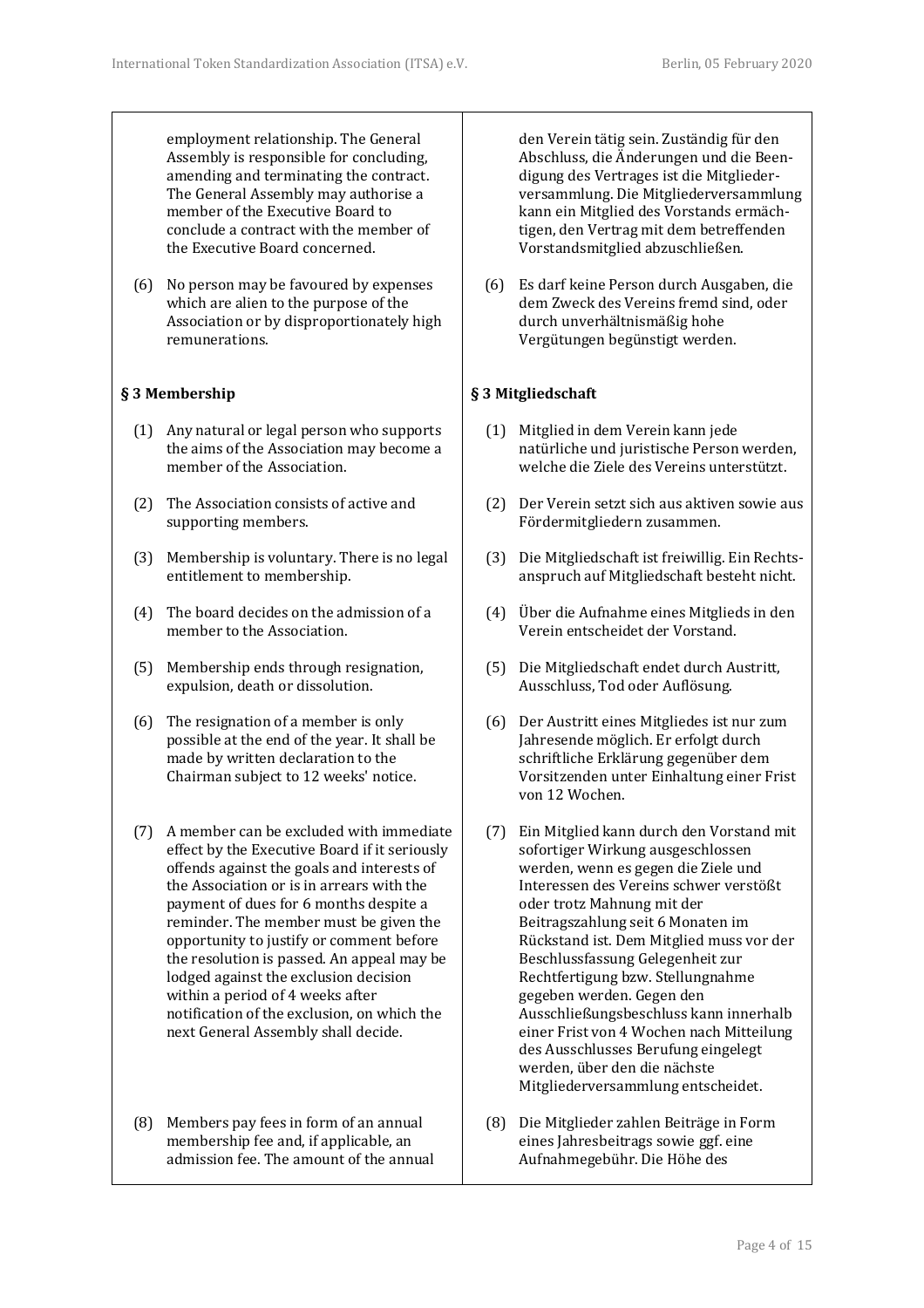contribution is determined by each member. The Executive Board sets an annual minimum fee, which may not be undercut by the members. Different annual minimum contributions may be fixed for the various memberships. The amount of these payments, the due date, the method of payment and additional fees in the event of late payment shall be governed by a Contribution Regulation which is enacted by the board.

## **§ 4 Active Members**

- (1) Active Members participate actively in the realization of the goals of the Association.
- (2) Any natural or legal person who wishes to actively participate in the development and global implementation of standards for cryptographic tokens based on blockchain and distributed ledger technology can become an Active Member.
- (3) The Executive Board of the Association decides on the admission as Active Member on the basis of a written application by resolution with simple majority. The Executive Board decides on the basis of the following criteria:
	- the applicant is sufficiently occupied with blockchain and distributed ledger technology based cryptographic tokens in his/her private or professional life,
	- the applicant is committed and able to make a contribution to the achievement of the Association's goals,
	- the structure of the active members of the Association remains balanced despite the admission of the applicant.
- (4) Active Members are entitled to vote in the General Assembly. They can be elected to the Executive Board of the Association.
- (5) Active Members are entitled to vote in the Working Groups. They can assume an office with in Working Groups.

Jahresbeitrags bestimmt jedes Mitglied selbst. Der Vorstand setzt einen jährlichen Mindestbeitrag fest, der durch die Mitglieder nicht unterschritten werden darf. Für die verschiedenen Mitgliedschaften können unterschiedliche jährliche Mindestbeiträge festgesetzt werden. Die Höhe dieser Zahlungen, die Fälligkeit, die Art und Weise der Zahlungen und zusätzliche Gebühren bei Zahlungsverzug regelt eine Beitragsordnung. Diese wird durch den Vorstand beschlossen.

## **§ 4 Aktive Mitglieder**

- (1) Aktive Mitglieder (engl. "Active Members") wirken an der Verwirklichung der Ziele des Vereins aktiv mit.
- (2) Aktives Mitglied kann jede natürliche oder juristische Person werden, welche die Entwicklung und die globale Implementierung von Standards für auf Blockchain- und Distributed-Ledger-Technologie basierenden kryptographischen Tokens aktiv mitgestalten möchte.
- (3) Über die Aufnahme als aktives Mitglied entscheidet der Vorstand des Vereins aufgrund eines schriftlichen Antrags durch Beschluss mit einfacher Mehrheit. Dabei entscheidet der Vorstand auf Basis folgender Kriterien:
	- der Bewerber beschäftigt sich privat oder beruflich hinreichend mit auf Blockchain- und Distributed-Ledger-Technologie basierenden kryptographischen Tokens,
	- der Bewerber ist bestrebt und in der Lage einen Beitrag zur Erreichung der Vereinsziele zu leisten,
	- die Struktur der aktiven Mitglieder des Vereins bleibt trotz Aufnahme des Bewerbers ausgewogen.
- (4) Aktive Mitglieder sind in der Mitgliederversammlung stimmberechtigt. Sie können in den Vorstand des Vereins gewählt werden.
- (5) Aktive Mitglieder sind in den Arbeitsgruppen stimmberechtigt. Sie können Ämter in Arbeitsgruppen übernehmen.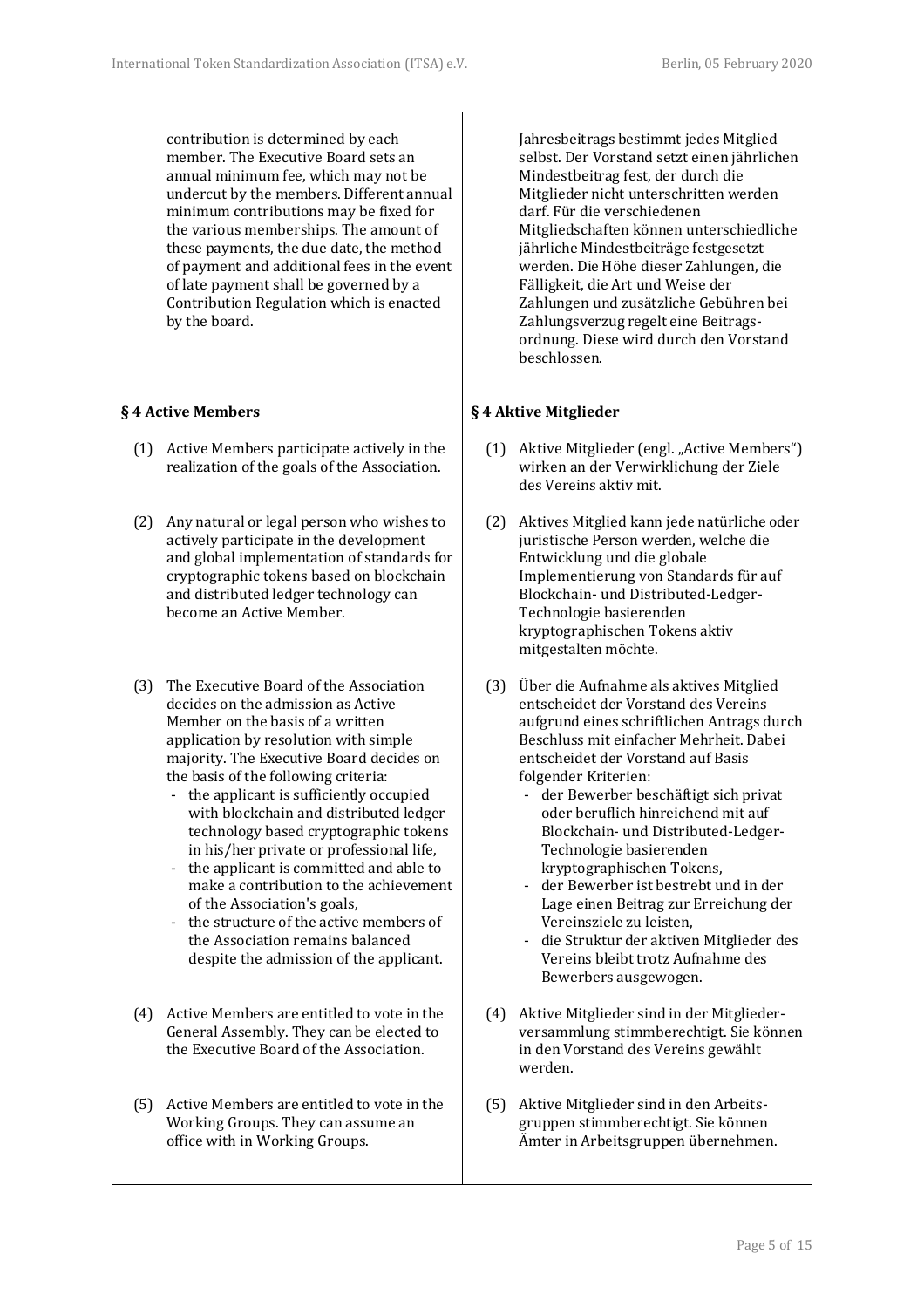#### **§ 5 Supporting Members**

- (1) Supporting Members support the goals of the Association financially and ideally.
- (2) Any natural or legal person wishing to promote the development and global implementation of standards for cryptographic tokens based on blockchain and distributed ledger technology can become a Supporting Member.
- (3) The board of the Association decides on the admission as Supporting Member on the basis of a written application by resolution with simple majority vote.
- (4) Supporting Members have the right to be present at the General Assembly, but are not entitled to vote. They cannot be elected to the Executive Board of the Association.
- (5) Supporting Members are not entitled to vote within Working Groups, but still can participate in them. They cannot assume an office within Working Groups.

#### **§ 6 Governing bodies of the Association**

- (1) The governing bodies of the Association are
	- a) the General Assembly,
	- b) the Executive Board.
- (2) The Association may have an advisory board.
- (3) The Association may have Working Groups and Committees.

## **§ 7 General Assembly**

(1) The General Assembly passes all resolutions necessary for the realisation of the purpose of the Association. The tasks of the General Assembly are in particular:

#### **§ 5 Fördermitglieder**

- (1) Fördermitglieder (engl. "Supporting Members") unterstützen die Ziele des Vereins finanziell und ideell.
- (2) Fördermitglied kann jede natürliche oder juristische Person werden, welche die Entwicklung und die globale Implementierung von Standards für auf Blockchain- und Distributed-Ledger-Technologie basierenden kryptographischen Tokens fördern will.
- (3) Über die Aufnahme als Fördermitglied entscheidet der Vorstand des Vereins aufgrund eines schriftlichen Antrags durch Beschluss mit einfacher Mehrheit.
- (4) Fördermitglieder haben ein Anwesenheitsrecht bei der Mitgliederversammlung, sind dort aber nicht stimmberechtigt. Sie können nicht in den Vorstand des Vereins gewählt werden.
- (5) Fördermitglieder sind in den Arbeitsgruppen nicht stimmberechtigt, können aber an diesen teilnehmen. Sie können keine Ämter in Arbeitsgruppen übernehmen.

## **§ 6 Organe des Vereins**

- (1) Organe des Vereins sind
	- a) die Mitgliederversammlung,
	- b) der Vorstand.
- (2) Der Verein kann über einen Beirat verfügen.
- (3) Der Verein kann über Arbeitsgruppen und Ausschüsse verfügen.

## **§ 7 Mitgliederversammlung**

(1) Die Mitgliederversammlung fasst alle zur Verwirklichung des Vereinszwecks erforderlichen Beschlüsse. Die Aufgaben der Mitgliederversammlung sind insbesondere: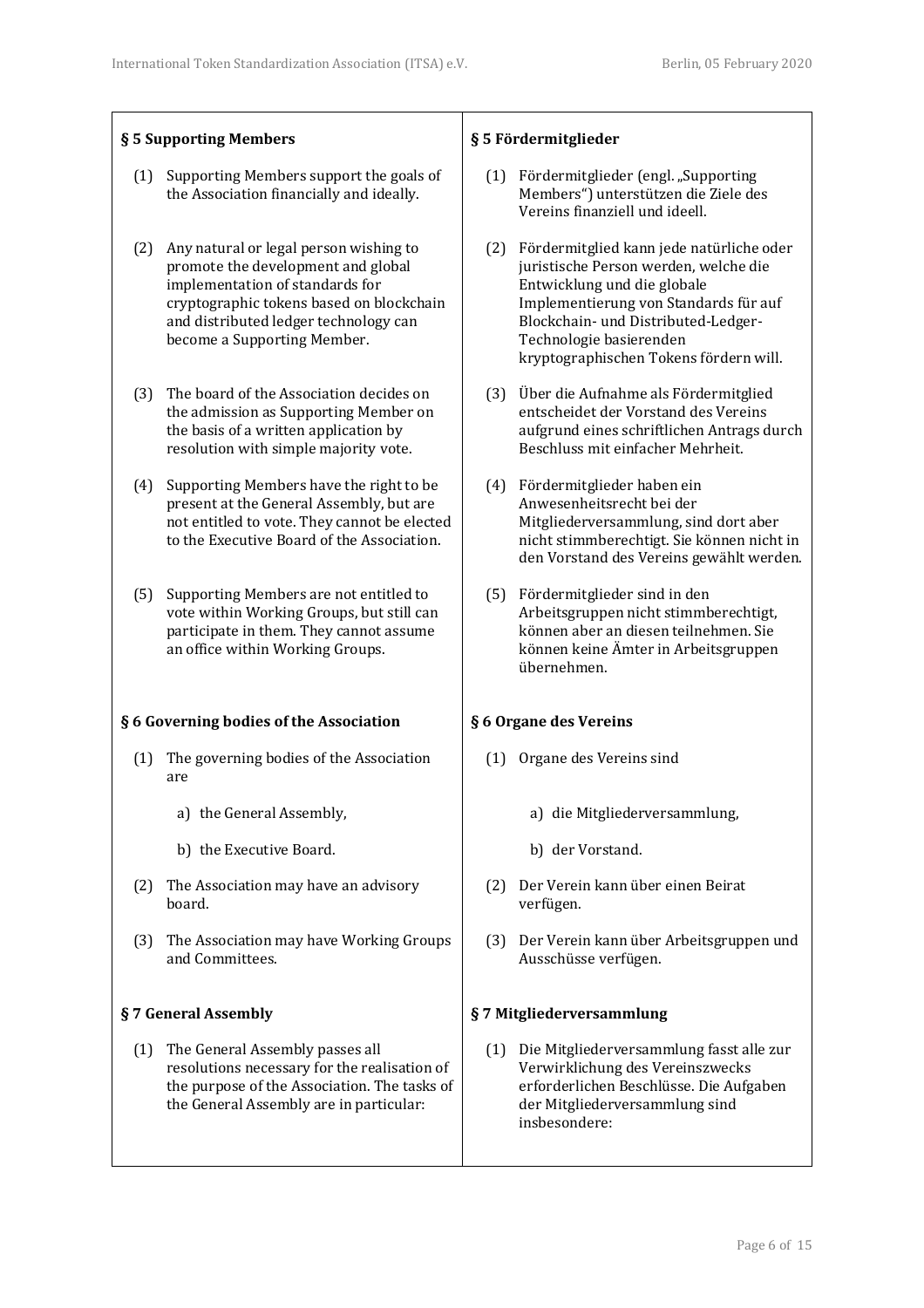- a) Election, dismissal and discharge of the entire Executive Board.
- b) Acceptance of the annual report of the Executive Board and vote on the budget prepared by the Executive Board for the next financial year.
- c) Amendments to the Articles of Association, changes to the purpose of the Association and the dissolution of the Association.
- d) Appointment of the Auditors of the Association.
- e) Acceptance of the Treasurer's annual report as well as acceptance of the Auditors' report.
- (2) The ordinary General Assembly shall be convened once a year. An extraordinary General Assembly shall take place, if the interests of the Association require so or if at least one quarter of the members request so in writing and stating the reasons to the Executive Board.
- (3) A General Assembly shall be convened by the Executive Board with a notice period of four weeks. The Executive Board shall determine the agenda of the General Assembly and attach it to the invitation. To meet the deadline it is sufficient to send the invitation by email to the last known email address of the members. Alternatively, the invitation can also be sent by other electronic means of communication (e.g. WhatsApp, Slack, etc.). In this case it is sufficient to send the last known communication ID (e.g. WhatsApp number, Slack ID, etc.) to the Association to meet the deadline. The General Assembly only has a quorum if it has been duly convened beforehand.
- (4) The General Assembly shall be chaired by the Chairman, in his absence by his deputies and in their absence by the Treasurer. If these are without exception prevented, the General Assembly elects a
- a) Wahl, Abberufung und Entlastung des gesamten Vorstands.
- b) Entgegennahme des Jahresberichts des Vorstands sowie die Abstimmung über den vom Vorstand aufgestellten Haushaltsplan für das nächste Geschäftsjahr.
- c) Satzungsänderungen, Änderungen des Vereinszwecks und die Auflösung des Vereins.
- d) Bestimmung der Rechnungsprüfer des Vereins.
- e) Entgegennahme des Jahresberichtes des Schatzmeisters sowie die Entgegennahme des Berichtes der Rechnungsprüfer.
- (2) Die ordentliche Mitgliederversammlung ist einmal jährlich einzuberufen. Eine außerordentliche Mitgliederversammlung findet statt, wenn es das Interesse des Vereins erfordert oder wenn mindestens ein Viertel der Mitglieder dies schriftlich und unter Angabe der Gründe gegenüber dem Vorstand verlangt.
- (3) Eine Mitgliederversammlung wird mit einer Frist von vier Wochen durch den Vorstand einberufen. Der Vorstand legt die Tagesordnung der Mitgliederversammlung fest und fügt diese der Einladung bei. Zur Wahrung der Frist reicht der Versand der Einladung per Email an die dem Verein zuletzt bekannte Emailadresse der Mitglieder aus. Alternativ kann der Versand der Einladung auch mittels anderer elektronischer Kommunikationsmittel erfolgen (z.B. WhatsApp, Slack, etc.). In diesem Fall reicht zur Wahrung der Frist der Versand der an die dem Verein zuletzt bekannte Kommunikationskennung (z.B. WhatsApp-Nummer, Slack ID, etc.). Die Mitgliederversammlung ist nur dann beschlussfähig, wenn sie zuvor ordnungsgemäß einberufen wurde.
- (4) Die Mitgliederversammlung wird vom Vorsitzenden, bei dessen Verhinderung von dessen Stellvertretern und bei deren Verhinderung durch den Schatzmeister geleitet. Sind diese ausnahmslos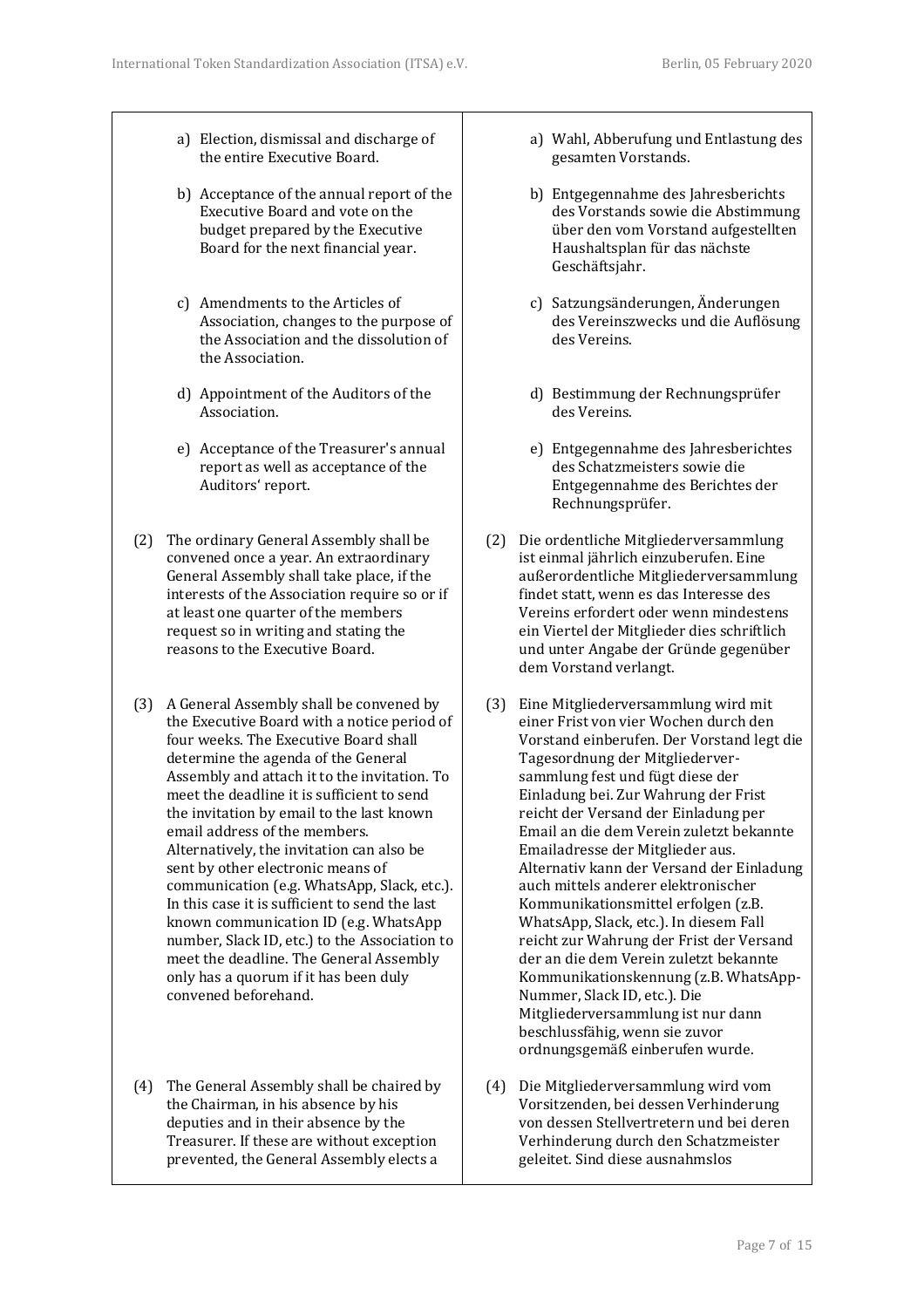Chairman from its ranks. In addition, the Chairman of the meeting shall appoint a Secretary of the meeting who shall take minutes of the resolutions passed by the General Assembly. The minutes shall be signed jointly by the Secretary of the meeting and the Chairman of the meeting.

- (5) A duly convened General Assembly shall constitute a quorum irrespective of the number of members present. Each active member has one vote. The General Assembly decides in principal by majority of valid votes submitted. In the event of a tie, a motion shall be deemed rejected. Votes shall always be taken by raising hands; in the case of video or telephone conferences by analogous expression of will. Members can vote in advance of a General Assembly by email to the board.
- (6) A member may be represented at the General Assembly. A written power of attorney must be presented to the Chairman of the meeting at the beginning of the General Assembly.
- (7) Any member may submit motions to the board for resolution or debate. Applications must be received by the Executive Board at least one week before the General Assembly. The General Assembly shall decide on the admission of motions which are submitted during the General Assembly.
- (8) Rejecting decisions of the General Assembly regarding the appeal of the person concerned against his exclusion from the Association according to  $\S 3(7)$ as well as decisions of the General Assembly regarding amendments to the Articles of Association require a majority of two thirds (2/3) of the members present. Decisions of the General Assembly on changes to the purpose of the Association require a majority of three quarters (3/4) of the valid votes cast.

verhindert, wählt die Mitgliederversammlung einen Versammlungsleiter aus ihren Reihen. Zudem bestimmt der Versammlungsleiter einen Versammlungsschriftführer, der die von der Mitgliederversammlung gefassten Beschlüsse protokolliert. Das Protokoll ist vom Versammlungsschriftführer und vom Versammlungsleiter gemeinsam zu unterzeichnen.

- (5) Eine ordnungsgemäß einberufene Mitglieder-versammlung ist unabhängig von der Zahl der erschienenen Mitglieder beschlussfähig. Jedes aktive Mitglied hat eine Stimme. Die Mitgliederversammlung entscheidet grundsätzlich mit der Mehrheit der abgegebenen gültigen Stimmen. Bei Stimmengleichheit gilt ein Antrag als abgelehnt. Abstimmungen erfolgen grundsätzlich durch Handheben; im Falle von Video- oder Telefonkonferenzen durch analoge Willensäußerung. Mitglieder können im Vorfeld einer Mitgliederversammlung per Email an den Vorstand abstimmen.
- (6) Ein Mitglied kann sich in der Mitgliederversammlung vertreten lassen. Dem Versammlungsleiter ist zu Beginn der Mitgliederversammlung eine schriftliche Vollmacht vorzulegen.
- (7) Jedes Mitglied kann dem Vorstand Anträge zur Beschlussfassung oder Aussprache vorlegen. Die Anträge müssen dem Vorstand spätestens eine Woche vor der Mitgliederversammlung zugegangen sein. Über die Zulassung von Anträgen, die erst in der Mitgliederversammlung gestellt werden, entscheidet die Mitgliederversammlung.
- (8) Ablehnende Entscheidungen der Mitgliederversammlung über die Berufung des Betroffenen gegen dessen Ausschluss aus dem Verein gem. § 3 (7) sowie Entscheidung der Mitgliederversammlung zu Satzungsänderungen bedürfen einer Mehrheit von zwei Dritteln (2/3) der anwesenden Mitglieder. Entscheidungen der Mitgliederversammlung zu Änderungen des Vereinszwecks bedürfen einer Mehrheit von drei Vierteln (3/4) der abgegebenen gültigen Stimmen.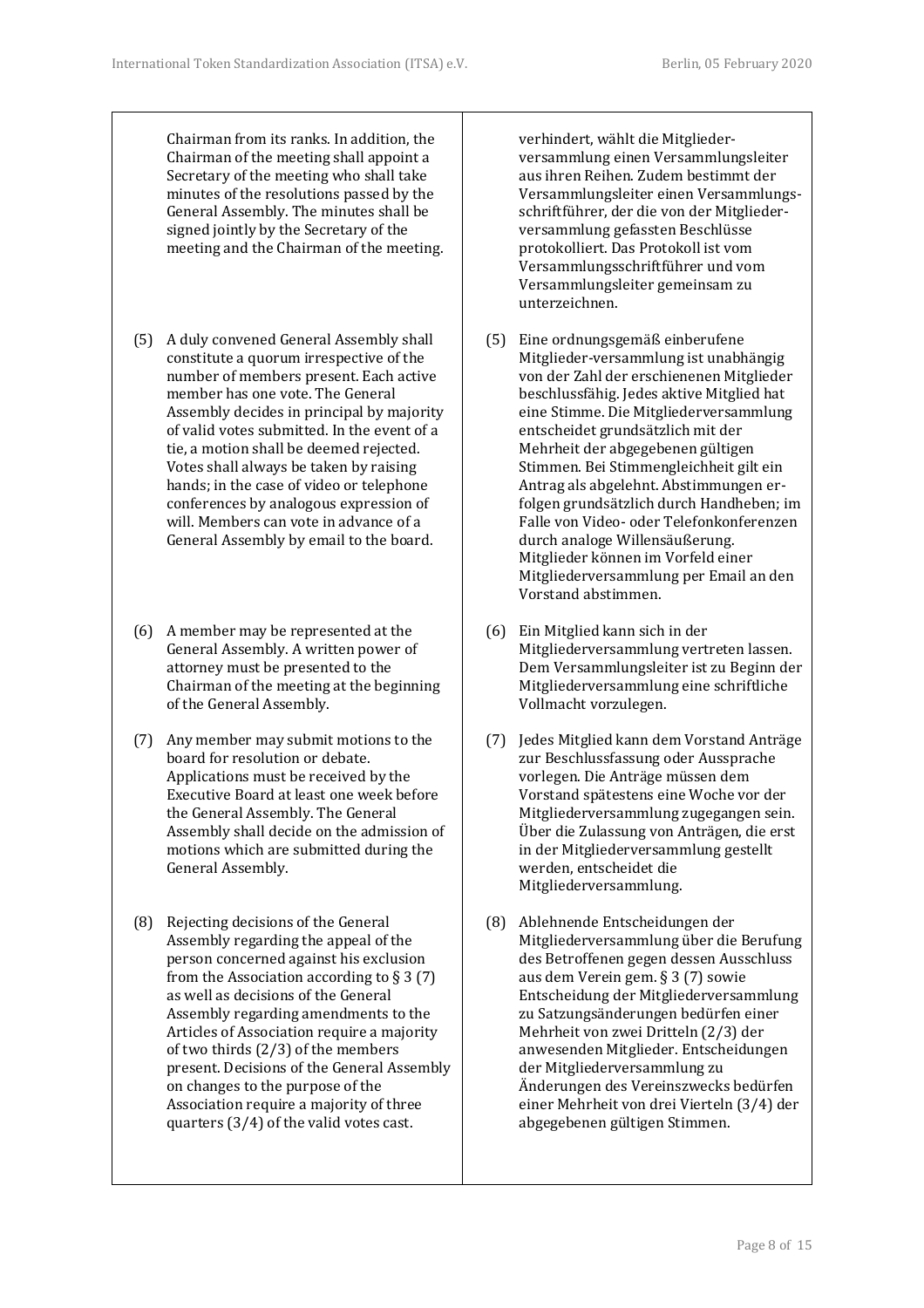#### **§ 7a Online General Assemblies**

- (1) Online General Assemblies follow the principles of the closed user group (CUG). Communication takes place exclusively within a previously defined group of participants. Technical developments that are conducive to the holding of Online General Assemblies are being implemented rapidly.
- (2) There is strict access control. For this purpose, only members who are entitled to participate will receive access authorization data and a password from the Executive Board four weeks before the start of the Online General Assembly, stating the provisional subject matter of the resolution. The members commit themselves not to make the legitimation data and the password accessible to any third party.
- (3) Within the framework of the online meetings, a period of at least 5 calendar days should be available for the exchange of speeches and advisory contributions.
- (4) Voting is also possible during the online General Assembly. This is done using forms in the CUG area. These forms must contain:
	- the motion to be put to the vote,
	- three fields marked with "Yes", "No" and "Abstention", which can be clicked on to vote,
	- further fields for personal data, access authorization data and passwords for the identification and legitimization of voting members,
	- the date of dispatch.
- (5) The provisions on the majority requirements of § 7 shall apply.
- (6) For elections to the Executive Board, the Executive Board may decide in advance of an election that the lists of candidates shall only be marked with a field "Yes", which

#### **§ 7a Online-Mitgliederversammlungen**

- (1) Online-Mitgliederversammlungen folgen den Grundsätzen der geschlossenen Benutzer-gruppe (GBG). Die Kommunikation erfolgt dabei ausschließlich innerhalb einer vorher festgelegten Gruppe von Teilnehmern/ Teilnehmerinnen. Technische Weiterentwicklungen, die der Abhaltung von Online-Mitgliederversammlungen förderlich sind, werden zügig umgesetzt.
- (2) Es findet eine strenge Zugangskontrolle statt. Nur die teilnahmeberechtigten Mitglieder erhalten zu diesem Zwecke vier Wochen vor Beginn der Online-Mitgliederversammlung durch den Vorstand unter Nennung des vorläufigen Beschlussgegenstandes die Zugangsberechtigungsdaten sowie ein Passwort. Die Mitglieder verpflichten sich, die Legitimationsdaten und das Passwort keinem Dritten zugänglich zu machen.
- (3) Im Rahmen der Online-Versammlungen soll für den Austausch von Rede- und Beratungsbeiträgen mindestens ein Zeitraum von 5 Kalendertagen zur Verfügung stehen.
- (4) Während der Online-Mitgliederversammlung sind auch Abstimmungen möglich. Diese erfolgen über Formulare im GBG-Bereich. Diese Formulare müssen enthalten:
	- den Antrag, über den abgestimmt werden soll,
	- drei mit "Ja", "Nein" und "Enthaltung" gekennzeichnete Felder, die zur Stimmabgabe angeklickt werden können,
	- weitere Felder für die personenbezogenen Daten, Zugangsberechtigungsdaten und Passwörter zur Identifizierung und Legitimierung der stimmberechtigten Mitglieder,
	- den Zeitpunkt der Absendung.
- (5) Die Bestimmungen über die Mehrheitserfordernisse des § 7 gelten entsprechend.
- (6) Bei Wahlen zum Vorstand kann der Vorstand im Vorfeld einer Wahl beschließen, dass die Kandidatenlisten nur mit einem mit "Ja" gekennzeichneten Feld,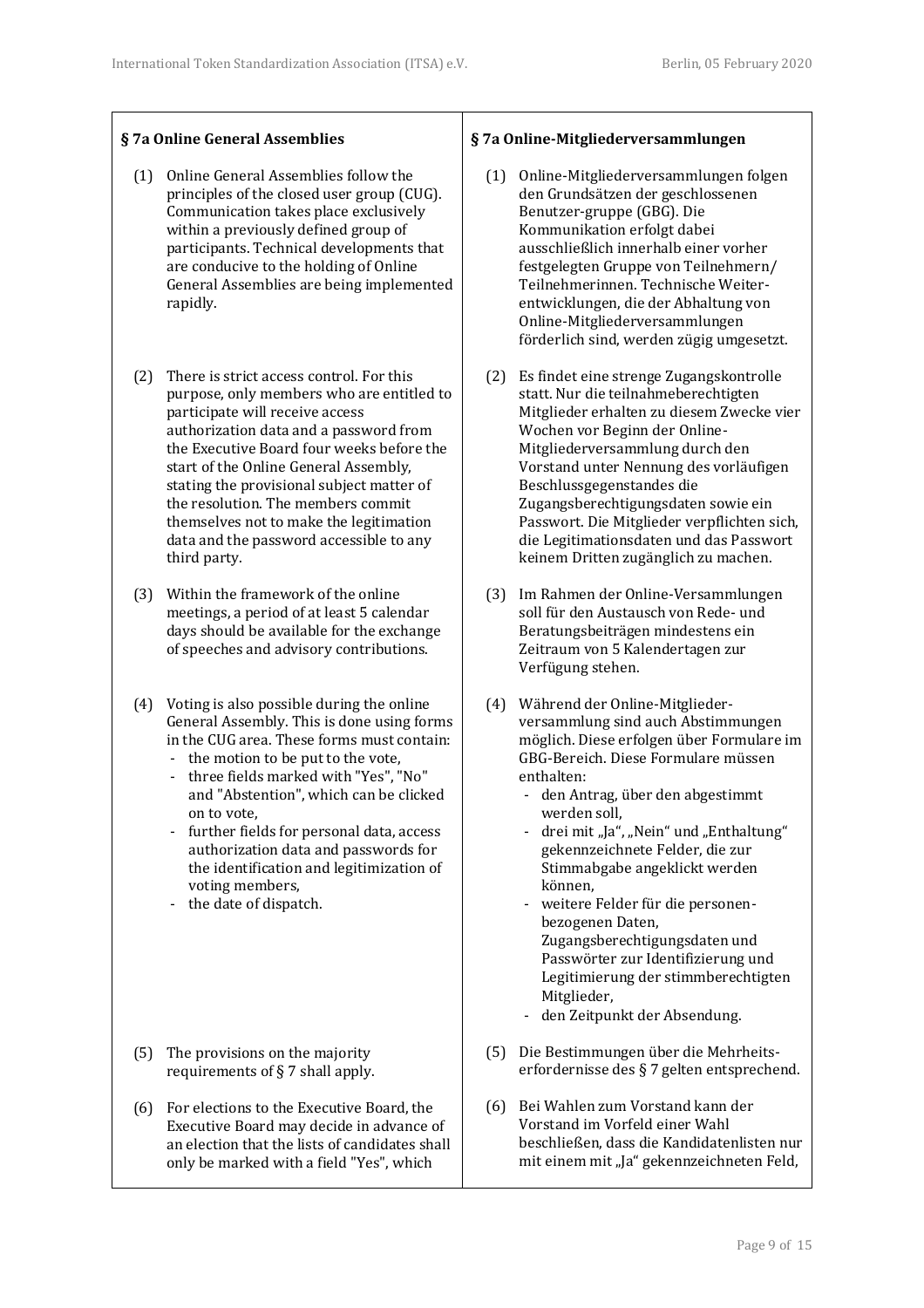can be clicked individually for each candidate to vote.

- (7) Personal data and voting results shall be analysed separately to ensure anonymity of voting and to avoid double voting.
- (8) Meeting minutes must be taken, which must include the signature of the Secretary and the Chairman of the meeting. The minutes shall be sent to all members at the end of the Online General Assembly.

#### **§ 8 Executive Board**

- (1) The Executive Board is responsible for managing the day-to-day business of the Association. The Executive Board is responsible for all affairs of the Association, as far as they are not transferred by the statute to another organ of the Association. The Executive Board implements the resolutions of the General Assembly, submits proposals for the realisation of the purpose of the Association and ensures that the members are regularly informed about the activities of the Association. Further details may be specified in the rules of procedure of the Executive Board.
- (2) The Executive Board is composed of the following natural persons:
	- a) a Chairman
	- b) two Vice Chairmen,
	- c) a Treasurer,
	- d) a Vice Treasurer,
	- e) a Secretary,

das zur Stimmabgabe für jeden Kandidaten einzeln angeklickt werden kann, versehen werden sollen.

- (7) Die personenbezogenen Daten und die Abstimmungsergebnisse werden zur Gewährleistung der Anonymität der Stimmabgabe und zur Vermeidung doppelter Stimmabgaben getrennt ausgewertet.
- (8) Über die Versammlung ist ein Protokoll anzufertigen, das neben der Unterschrift des Schriftführers auch die Unterschrift des Versammlungsleiters tragen muss. Das Protokoll ist nach Abschluss der Online-Versammlung allen Mitgliedern zuzusenden.

## **§ 8 Vorstand**

- (1) Dem Vorstand (engl. "Executive Board") obliegt die Führung der laufenden Geschäfte des Vereins. Der Vorstand ist für alle Angelegenheiten des Vereins zuständig, soweit sie nicht durch die Satzung einem anderen Organ des Vereins übertragen sind. Der Vorstand setzt die Beschlüsse der Mitgliederversammlung um, unterbreitet ihr Vorschläge zur Verwirklichung des Vereinszwecks und gewährleistet, dass die Mitglieder regelmäßig über die Aktivitäten des Vereins informiert werden. Näheres kann in einer Vorstandsgeschäftsordnung bestimmt werden.
- (2) Der Vorstand setzt sich aus den folgenden natürlichen Personen zusammen:
	- a) einem Vorsitzenden (engl. "Chairman"),
	- b) zwei stellvertretenden Vorsitzenden (engl. "Vice Chairman"),
	- c) einem Schatzmeister (engl. "Treasurer"),
	- d) einem stellvertretenden Schatzmeister (engl. "Vice Treasurer"),
	- e) einem Schriftführer (engl. "Secretary"),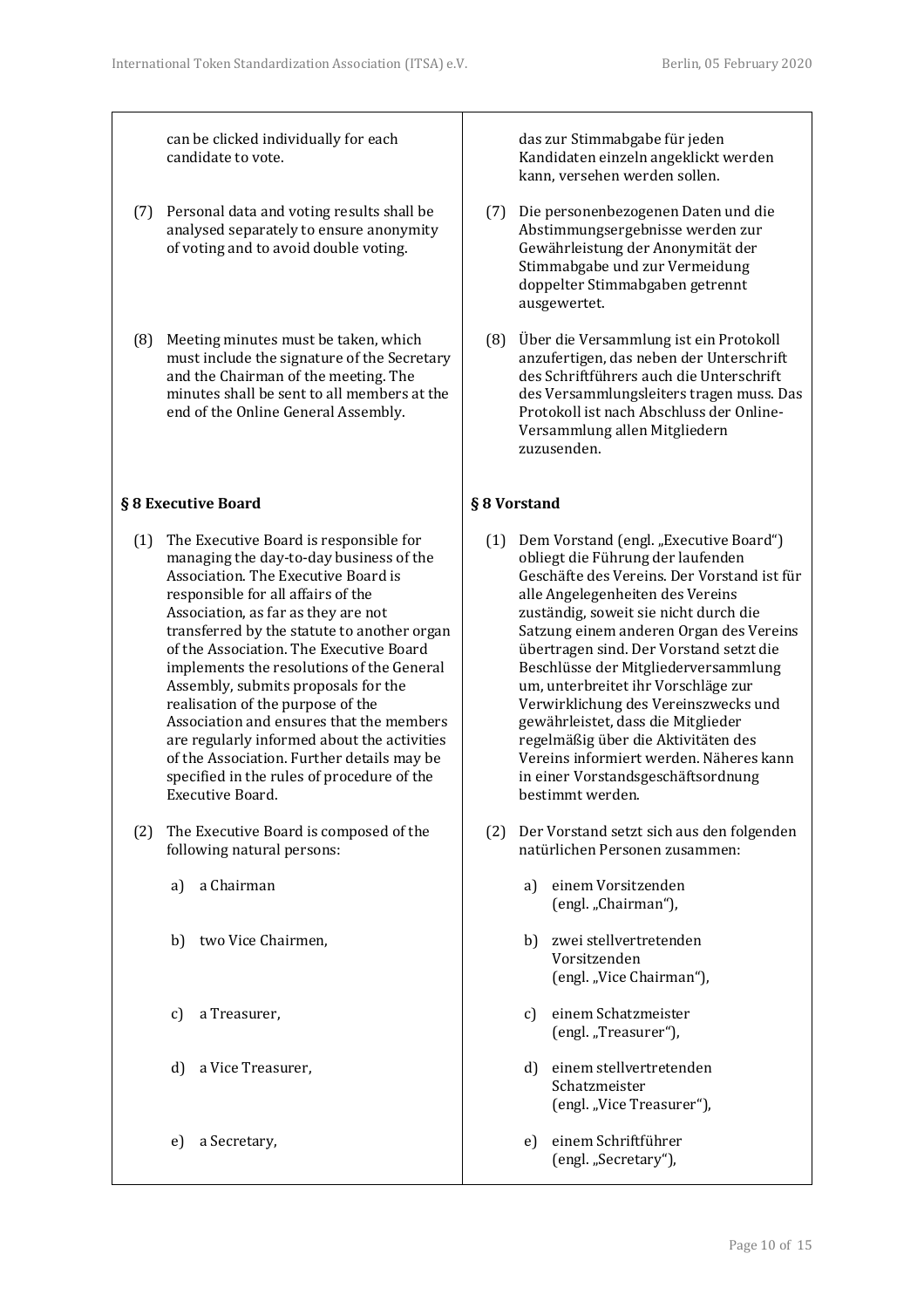#### f) a Vice Secretary.

- (3) The Executive Board is elected by the General Assembly for a period of 3 years. The re-election of board members is possible. The board members can be elected together (en bloc) by show of hands.
- (4) The Association is represented judicially and extrajudicially by the Chairman, the vice chairmen, the Treasurer and the Vice Treasurer as well as the Secretary and the Vice Secretary. Two members of the Executive Board each have joint power of representation, whereby one of the two members of the Executive Board must be the Chairman or one of the two Vice Chairman.
- (5) Bank transfers are carried out exclusively by means of the four-eyes principle through the use of a so-called joint power of attorney by the Chairman together with the Treasurer. In individual cases, the Chairman may be represented by one of the two vice chairmen and the Treasurer by the Vice Treasurer. Further details are defined by the Financial Regulations of the Association, which is enacted by the Executive Board.
- (6) The liability of the board towards the Association and its members is limited to intent and gross negligence.
- (7) Meetings of the board ideally take place every 6 weeks. The invitation to meetings of the Executive Board shall be issued by the Chairman by e-mail, subject to an invitation period of at least 14 days. Alternatively, the invitation can also be sent by other electronic means of communication (e.g. WhatsApp, Slack, etc.).
- (8) The Board of Directors passes its resolutions by simple majority. In the
- f) einem stellvertretenden Schriftführer (engl. "Vice Secretary").
- (3) Der Vorstand wird von der Mitgliederversammlung für die Dauer von 3 Jahren gewählt. Die Wiederwahl der Vorstandsmitglieder ist möglich. Die Vorstandsmitglieder können gemeinsam (en bloc) per Handzeichen gewählt werden.
- (4) Der Verein wird gerichtlich und außergerichtlich durch den Vorsitzenden, die stellvertretenden Vorsitzenden, den Schatzmeister und den stellvertretenden Schatzmeister sowie den Schriftführer und den stellvertretenden Schriftführer vertreten. Je zwei Vorstandsmitglieder sind gemeinsam vertretungsberechtigt, wobei es sich bei einem der beiden Vorstandsmitglieder um den Vorsitzenden oder einen der beiden stellvertretenden Vorsitzenden handeln muss.
- (5) Banküberweisungen werden ausschließlich mittels des Vier-Augen-Prinzips durch Verwendung einer sog. Gemeinschaftsvollmacht durch den Vorsitzenden gemeinsam mit dem Schatzmeister durchgeführt. Der Vorsitzende kann im Einzelfall durch einen der beiden stellvertretenden Vorsitzenden und der Schatzmeister durch den stellvertretenden Schatzmeister vertreten werden. Näheres regelt eine Finanzordnung, die durch den Vorstand beschlossen wird.
- (6) Die Haftung des Vorstands gegenüber dem Verein und seinen Mitgliedern ist auf Vorsatz und grobe Fahrlässigkeit beschränkt.
- (7) Sitzungen des Vorstands finden idealerweise alle 6 Wochen statt. Die Einladung zu Vorstandssitzungen erfolgt per Email unter Einhaltung einer Einladungsfrist von mindestens 14 Tagen durch den Vorsitzenden. Alternativ kann der Versand der Einladung auch mittels anderer elektronischer Kommunikationsmittel erfolgen (z.B. WhatsApp, Slack, etc.).
- (8) Der Vorstand fasst seine Beschlüsse mit einfacher Mehrheit. Bei Stimmengleichheit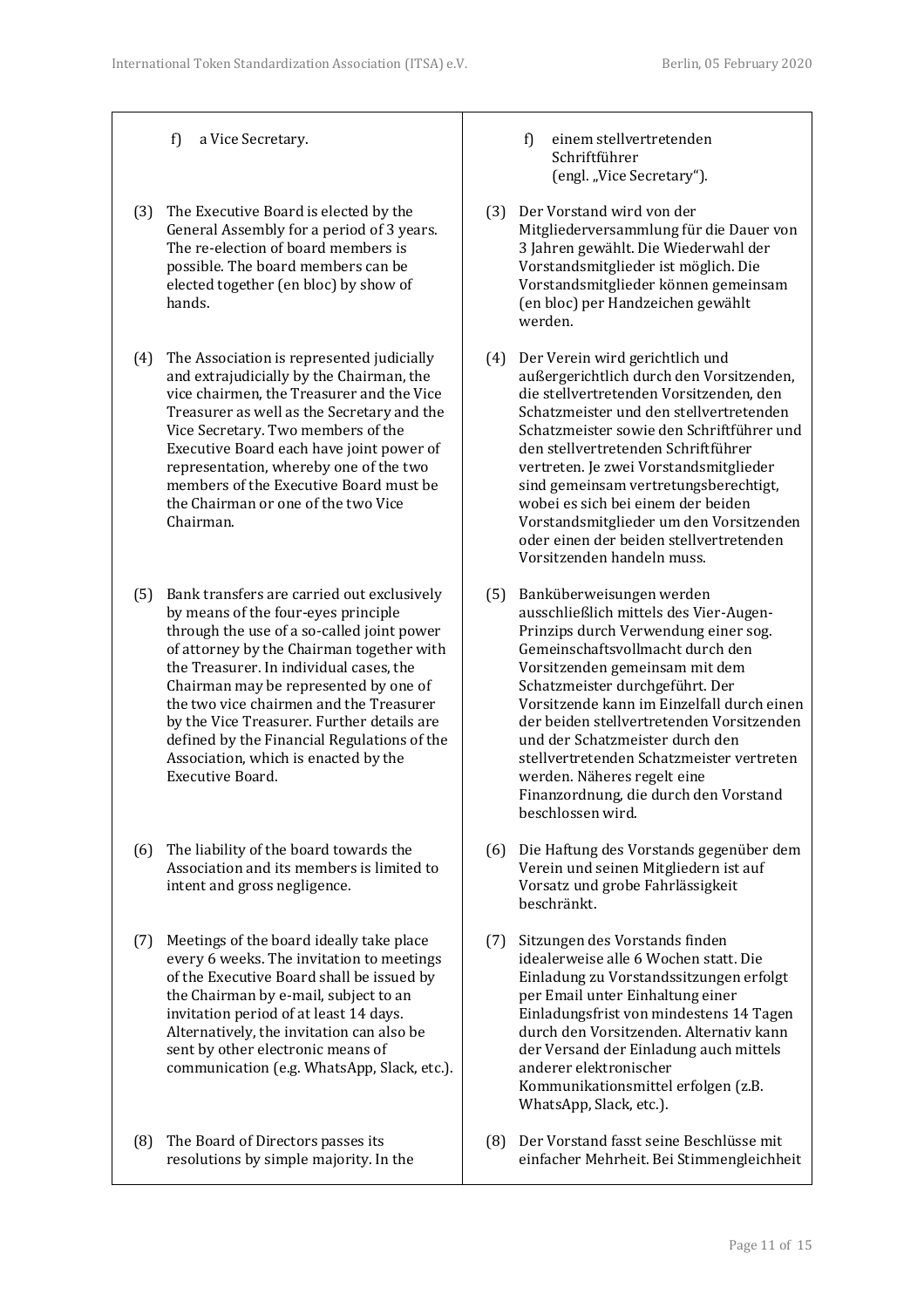event of a tie, the Chairman and, in his absence, the Vice Chairman shall decide. The Executive Board has a quorum if at least 5 members are present.

- (9) Resolutions of the Executive Board may also be passed in writing, by telephone or other electronic means of communication (e.g. WhatsApp, Slack, etc.) if all members of the Executive Board declare their consent to this procedure. Resolutions passed by the Executive Board in this manner shall be laid down and signed in writing at a later date. Screenshots may also be used as a record, but the obligation to sign does not cease to apply.
- (10) Meetings of the Executive Board may also be held by means of video or telephone conferences. The resolutions of the Executive Board are to be recorded and signed by the Chairman or his deputy, additionally by the Secretary. In individual cases, screenshots may also be used as minutes; however, this does not eliminate the obligation to sign.
- (11) The Executive Board shall set up working groups and committees, dissolve them and, if necessary, adopt the respective working rules.
- (12) The Executive Board appoints the members of the advisory board  $(§ 9)$  and decides on the advisory board regulations.
- (13) The Executive Board may invite the Chairman of the Advisory Board to the meetings of the Executive Board.
- (14) The Executive Board may issue rules of procedure for itself.
- (15) The members of the Executive Board are entitled to reimbursement of proven necessary expenses to the extent that these are reasonable.
- (16) Members of the Executive Board may resign at any time by written declaration to the Executive Board. In the event of resignation, the General Assembly shall appoint a successor. Until the election of

entscheidet der Vorsitzende und in dessen Abwesenheit der Stellvertreter. Der Vorstand ist beschlussfähig, wenn wenigstens 5 Mitglieder anwesend sind.

- (9) Beschlüsse des Vorstands können auch schriftlich, fernmündlich oder mittels anderer elektronischer Kommunikationsmittel (z.B. WhatsApp, Slack, etc.) gefasst werden, wenn alle Vorstandsmitglieder ihre Zustimmung zu diesem Verfahren erklären. Derart gefasste Vorstandsbeschlüsse sind später schriftlich niederzulegen und zu unterzeichnen. Dabei können auch Bildschirmfotos als Protokoll herangezogen werden; die Pflicht zur Unterzeichnung entfällt dadurch jedoch nicht.
- (10) Vorstandssitzungen können auch mittels Video- oder Telefonkonferenzen abgehalten werden. Die Beschlüsse des Vorstands sind zu protokollieren und durch den Vorsitzenden oder dessen Stellvertreter, zusätzlich durch den Schriftführer zu unterzeichnen. Im Einzelfall können auch Bildschirmfotos als Protokoll herangezogen werden; die Pflicht zur Unterzeichnung entfällt dadurch jedoch nicht.
- (11) Der Vorstand setzt Arbeitsgruppen und Ausschüsse ein, löst diese auf und beschließt bei Bedarf die jeweiligen Arbeitsordnungen.
- (12) Der Vorstand beruft die Mitglieder des Beirats (§ 9) und beschließt die Beiratsordnung.
- (13) Der Vorstand kann den Beiratsvorsitzenden zu den Vorstandssitzungen einladen.
- (14) Der Vorstand kann sich eine Vorstandsgeschäftsordnung geben.
- (15) Die Mitglieder des Vorstands haben Anspruch auf Erstattung nachgewiesener erforderlicher Auslagen, soweit diese angemessen sind.
- (16) Vorstandsmitglieder können jederzeit durch schriftliche Erklärung gegenüber dem Vorstand zurücktreten. Im Falle eines Rücktritts hat die Mitgliederversammlung einen Nachfolger zu bestimmen. Bis zur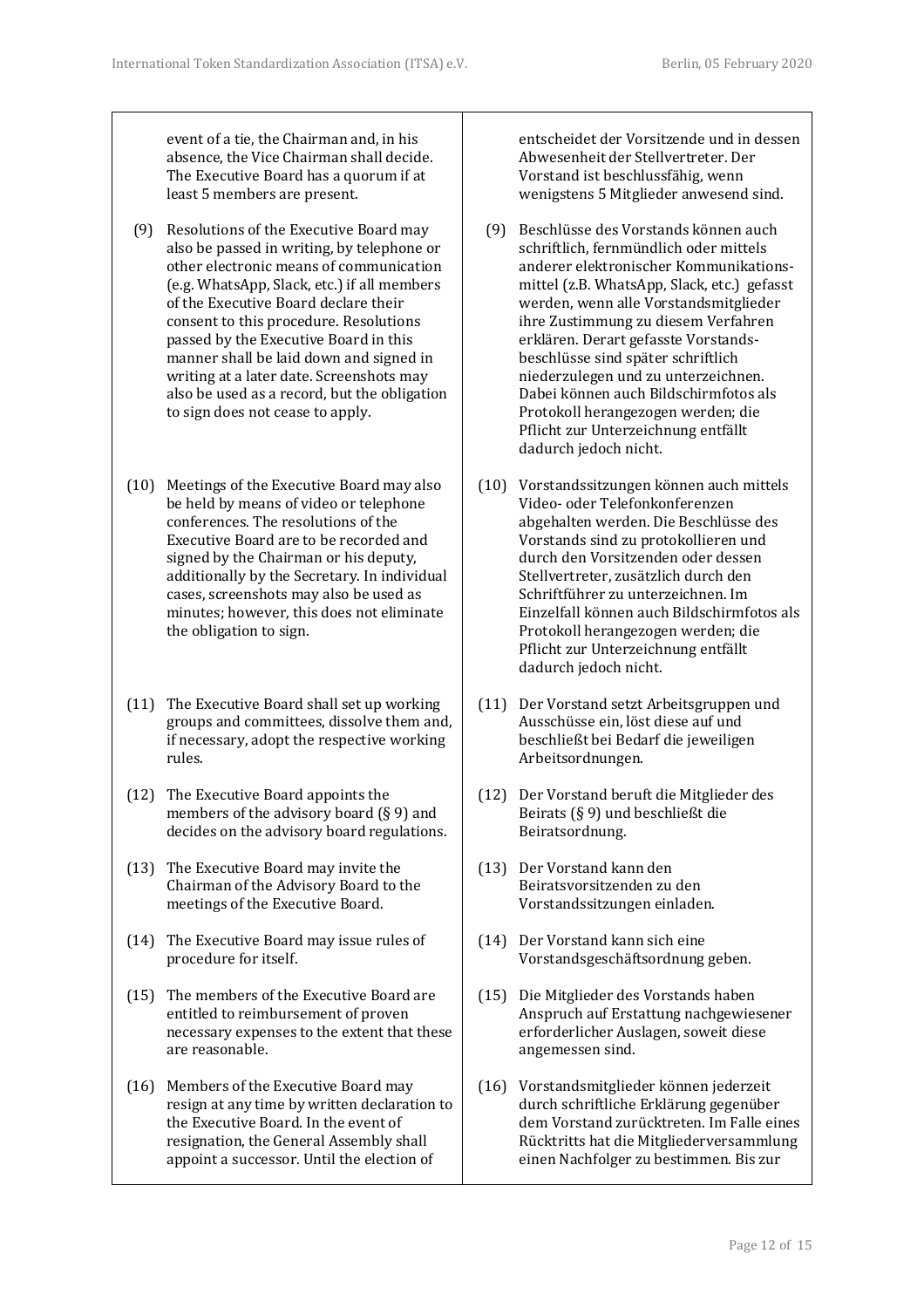the successor, the remaining members of the board are entitled to elect an active member of the Association to the board.

(17) The Executive Board or a member of the Executive Board can be dismissed by the General Assembly for good cause. Important reasons are, in particular, if the Executive Board or the member of the Executive Board grossly violates his duties, is incapable of proper management or can no longer be reasonably expected to maintain his position until the end of his term of office. Before dismissal, the Executive Board or the member of the Executive Board shall be heard.

## **§ 9 Advisory Board**

- (1) The Executive Board may convene an Advisory Council to provide expert support for the work of the Executive Board and, in particular, to advise on political issues. The Executive Board appoints the Chairman of the Advisory Board and the members of the Advisory Board. The term of office of the Advisory Board is linked to the term of office of the Executive Board. A reappointment is allowed.
- (2) Members of the Advisory Board may resign from office at any time by written declaration to the Executive Board.
- (3) The Advisory Board should meet at least twice a year and is invited by the Chairman of the Advisory Board, who coordinates the agenda and invitation with the Executive Board.
- (4) Advisory board meetings can take place at any time. An advisory council meeting must take place if two members of the board or advisory council request this. Meetings shall be convened by the Chairman of the Advisory Board by e-mail two weeks before the date of the meeting. To meet the deadline it is sufficient to send the email to the last known email address. Alternatively, the invitation can also be sent by other electronic means of communication (e.g. WhatsApp, Slack, etc.).

Wahl des Nachfolgers sind die verbleibenden Mitglieder des Vorstands berechtigt ein aktives Mitglied des Vereins in den Vorstand zu wählen.

(17) Der Vorstand bzw. ein Vorstandsmitglied kann aus wichtigem Grund durch die Mitgliederversammlung abberufen werden. Wichtige Gründe sind insbesondere, wenn der Vorstand bzw. das Vorstandsmitglied seine Pflichten grob verletzt, sich unfähig zur ordnungsgemäßen Geschäftsführung zeigt oder seine Beibehaltung bis zum Ablauf der Amtszeit dem Verein nicht mehr zuzumuten ist. Vor der Abberufung ist der Vorstand bzw. das Vorstandsmitglied zu hören.

## **§ 9 Beirat**

- (1) Der Vorstand kann einen Beirat ("Advisory Council") einberufen, der die Arbeit des Vorstands fachlich unterstützt und ihn insbesondere in politischen Fragen berät. Der Vorstand bestellt den Beiratsvorsitzenden und die Beiratsmitglieder. Die Amtsdauer des Beirats ist an die Amtszeit des Vorstands geknüpft. Die erneute Bestellung ist zulässig.
- (2) Beiratsmitglieder können ihr Amt durch schriftliche Erklärung an den Vorstand jederzeit niederlegen.
- (3) Der Beirat sollte mindestens zweimal pro Jahr tagen und wird vom Beiratsvorsitzenden eingeladen, der die Tagesordnung und Einladung mit dem Vereinsvorstand abstimmt.
- (4) Beiratssitzungen können jederzeit stattfinden. Eine Beiratssitzung muss stattfinden, wenn zwei Vorstands- oder Beiratsmitglieder dies verlangen. Sitzungen werden durch den Beiratsvorsitzenden per Email zwei Wochen vor dem Sitzungstag einberufen. Zur Fristwahrung genügt die rechtzeitige Versendung der Email an die dem Verein zuletzt bekannte Emailadresse. Alternativ kann der Versand der Einladung auch mittels anderer elektronischer Kommunikationsmittel erfolgen (z.B. WhatsApp, Slack, etc.).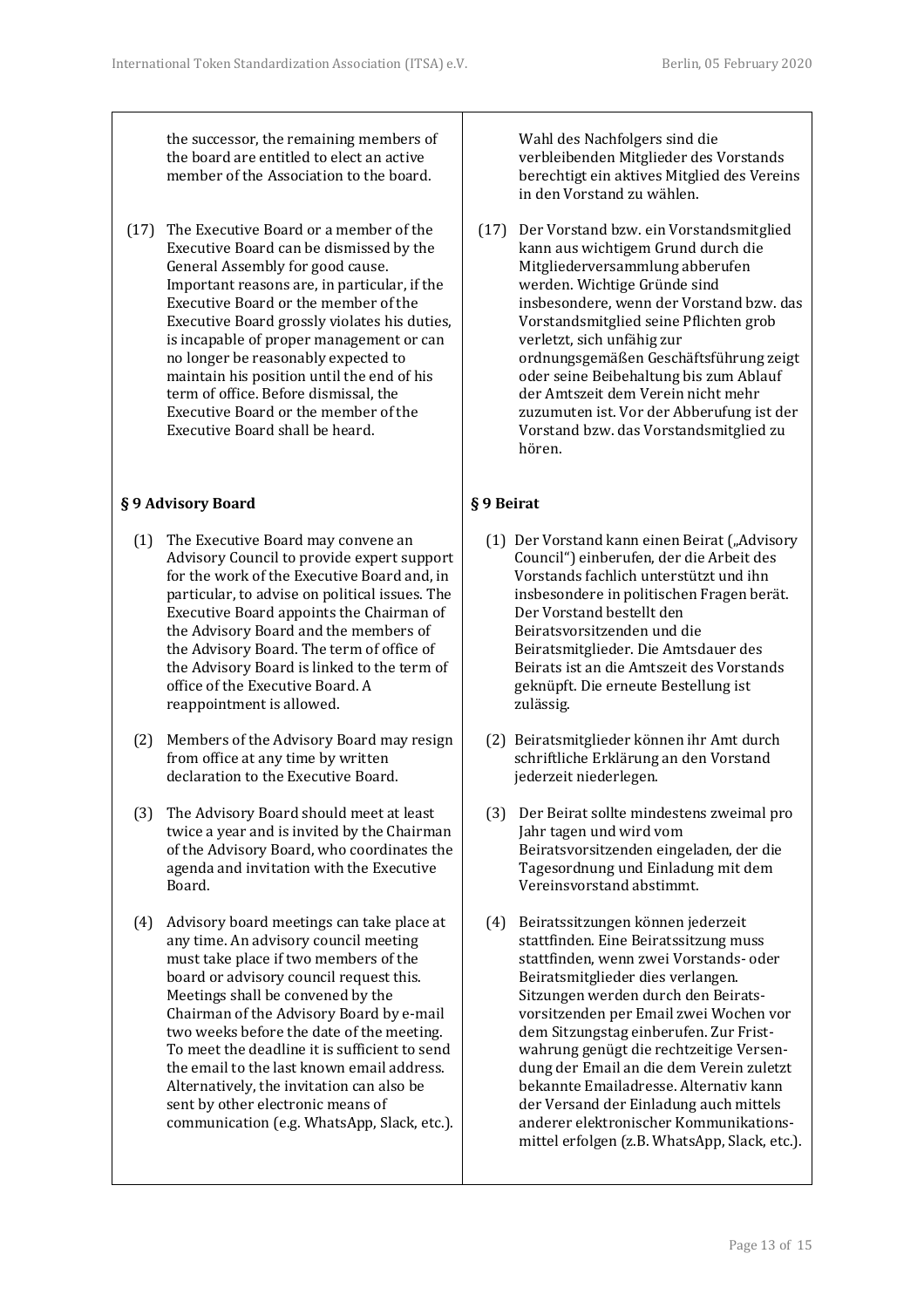- (5) The Executive Board shall always be invited to meetings of the Advisory Board. The members of the Executive Board have the right to speak at the meetings of the Advisory Board.
- (6) Minutes shall be kept of the decisions of the Advisory Board, which shall be signed by the Chairman of the Advisory Board.
- (7) Decisions of the Advisory Board can also be made in writing, by telephone or by other electronic means of communication (such as WhatsApp, Slack, etc.), if all Advisory Board members declare their agreement to this procedure. Resolutions of the Advisory Board passed in this way shall later be recorded in writing and signed by the Chairman of the Advisory Board. Screenshots may also be used as a record, but the obligation to sign does not cease to apply.
- (8) Advisory board meetings can be held via video or telephone conference. The decisions of the Advisory Board shall be recorded in minutes and signed by the Chairman of the Advisory Board. In individual cases, screenshots may also be used as minutes; however, this does not eliminate the obligation to sign.

## **§ 10 Working Groups and Committees**

- (1) The Executive Board sets up working groups and committees to support the Executive Board in achieving the Association's purpose and implementing the necessary measures.
- (2) Working groups serve the continuous processing of relevant topics and projects for the realisation of the Association's purpose. Participation in working groups is voluntary and open to all members.
- (3) Committees serve to deal with specific questions or specialist topics within the scope of the Association's work. For this purpose, the Executive Board invites
- (5) Der Vorstand ist zu Sitzungen des Beirats stets zu laden. Die Mitglieder des Vorstands haben ein Rederecht bei den Sitzungen des Beirats.
- (6) Es wird ein Protokoll über die Beschlüsse des Beirats geführt, das vom Beiratsvorsitzenden zu unterschreiben ist.
- (7) Beschlüsse des Beirats können auch schriftlich, fernmündlich oder mittels anderer elektronischer Kommunikationsmittel (wie z.B. WhatsApp, Slack, etc.) gefasst werden, wenn alle Beiratsmitglieder ihre Zustimmung zu diesem Verfahren erklären. Derart gefasste Beiratsbeschlüsse sind später schriftlich niederzulegen und zu vom Beiratsvorsitzenden zu unterzeichnen. Dabei können auch Bildschirmfotos als Protokoll herangezogen werden; die Pflicht zur Unterzeichnung entfällt dadurch jedoch nicht.
- (8) Beiratssitzungen können mittels Videooder Telefonkonferenz abgehalten werden. Die Beschlüsse des Beirats sind zu protokollieren und durch den Beiratsvorsitzenden zu unterzeichnen. Im Einzelfall können auch Bildschirmfotos als Protokoll herangezogen werden; die Pflicht zur Unterzeichnung entfällt dadurch jedoch nicht.

## **§ 10 Arbeitsgruppen und Ausschüsse**

- (1) Der Vorstand setzt Arbeitsgruppen ("Working Groups") und Ausschüsse ("Committees") ein, die den Vorstand bei der Verwirklichung des Vereinszwecks sowie der Umsetzung der dazu notwendigen Maßnahmen unterstützen.
- (2) Arbeitsgruppen dienen der kontinuierlichen Bearbeitung von relevanten Themenfeldern und Projekten zur Verwirklichung des Vereinszwecks. Die Mitarbeit in Arbeitsgruppen ist freiwillig und steht allen Mitgliedern offen.
- (3) Ausschüsse dienen der Bearbeitung von spezifischen Fragestellungen oder Fachthemen im Rahmen der Vereinsarbeit. Der Vorstand lädt zu diesem Zweck